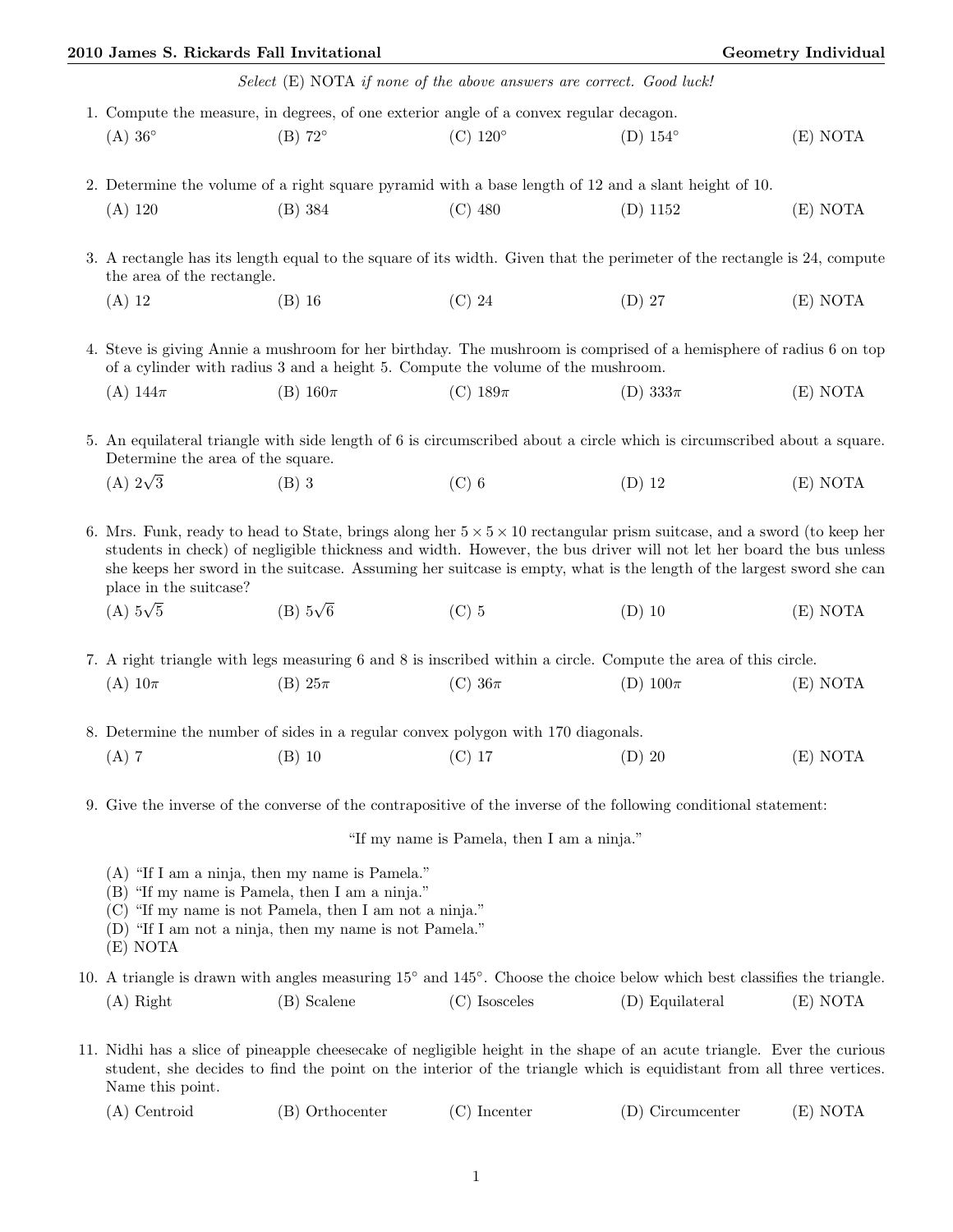## 2010 James S. Rickards Fall Invitational Christian Communication Ceometry Individual Geometry Individual

- 12. One day, Linda goes exploring and finds a flying monkey. She takes the monkey home and leashes him to an upper corner of a barn in the shape of a cube with side length 20. Given that the leash has a length of 12, determine the total volume of space where the monkey can fly (Assume the monkey has negligible volume).
	- (A)  $1152\pi$  (B)  $1728\pi$  (C)  $2016\pi$  (D)  $2304\pi$  (E) NOTA
- 13. Determine the coordinates of the centroid of the triangle with vertices of  $(0, 0)$ ,  $(0, 4)$ ,  $(2, 2)$ .
	- $(A)$   $\left(\frac{2}{5}\right)$  $\frac{2}{3}, \frac{2}{3}$ 3  $\setminus$  $(B)$  $\left(\frac{2}{5}\right)$  $\left(\frac{2}{3},2\right)$ (C)  $(1, 2)$  (D)  $(2, 6)$  (E) NOTA
- 14.  $\triangle ABC$  is drawn with  $\angle CAB = 90°$  as shown below. A circle is drawn with center A such that it passes through vertex B and side BC at point D. If  $AC = 8$  and circle A has a radius of 6, compute the length of segment BD.



- $(A) \frac{8}{5}$  $(B) \frac{14}{5}$  $(C) \frac{36}{5}$  $(D) \frac{42}{5}$ (E) NOTA
- 15. For a given triangle, we can form what is called the medial triangle by connecting the the midpoints of each side of the former triangle. Determine the area of the medial triangle of a triangle with area of 60.
	- (A) 15 (B) 20 (C) 30 (D) Need More Info (E) NOTA
- 16. Payal is standing on the roof of a building 100 feet tall while some distance away, Annie is standing on the roof of a building 80 feet tall. A cable runs from the top of Payal's building to the bottom of Annie's building, while another one runs from the top of Annie's building to the bottom of Payal's building. At what height do these cables meet? Assume the buildings are perpendicular to the ground.
	- $(A) \frac{18}{800}$  $\frac{18}{800}$  (B)  $\frac{400}{9}$ (C) 60 (D) 90 (E) NOTA
- 17. Compute the third side of a right triangle with two sides of length 5 and 12.
	- (A) 11 (B) 12 (C) 13 (D) 17 (E) NOTA

18. Eli is on a tower with a height of  $12\pi$  and Pratik is standing on the ground at a distance of  $5\pi$  from the tower. Eli is going to roll a can of soup with a radius of 1 down a plank which connects the top of the tower to Pratik. How many full revolutions does the can of soup make when it travels down the hill?

- (A) 6 (B)  $\frac{13}{2}$  $(C)$  7 (D) 13 (E) NOTA
- 19. Which of the following is not necessarily true?
	- (A) If a polygon is a rhombus, then it is a parallelogram.
	- (B) If a rhombus is a square, then it is a rectangle.
	- (C) If a quadrilateral is a kite, then it is not a rectangle.
	- (D) If a parallelogram has orthogonal diagonals, then it is a rhombus.
	- (E) NOTA